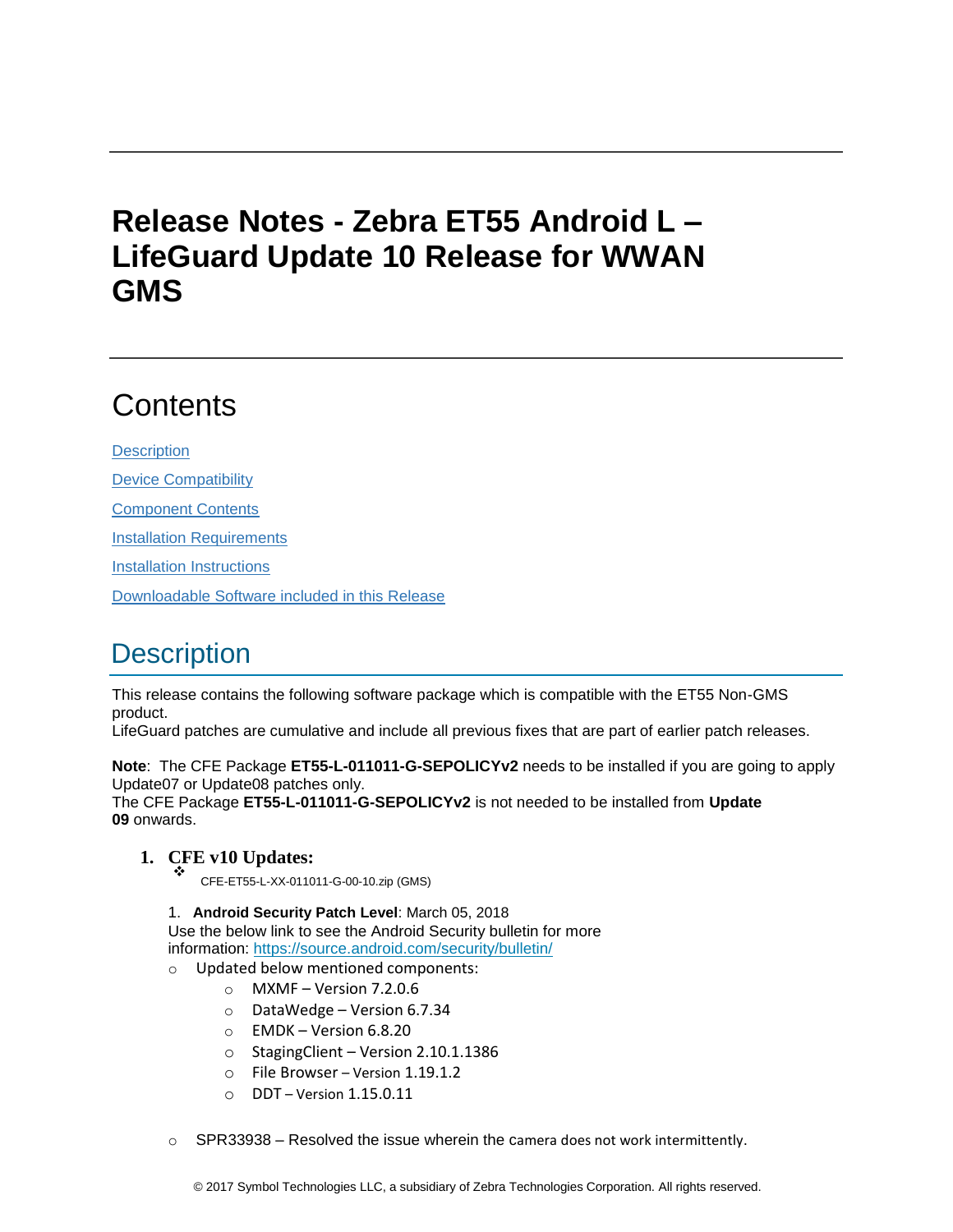- $\circ$  SPR33639 Resolved an issue wherein the device stops emitting scan beam after waking up from suspend.
- $\circ$  SPR33538 Resolved an issue wherein scanner beam stuck off when pressing scanner button.
- o SPR34205 BT Firmware Update.
	- The change in Firmware is about better prioritization to eSCO traffic when another Bluetooth ACL link is present.

#### **2. CFE v9 Updates:** ❖

CFE-ET55-L-XX-011011-G-00-09.zip (GMS)

1. **Android Security Patch Level**: December 05, 2017 Use the below link to see the Android Security bulletin for more information:<https://source.android.com/security/bulletin/>

- o Updated below mentioned components:
	- $\circ$  MXMF Version 7.1.3.0
	- o DataWedge Version 6.6.50
	- $\circ$  EMDK Version 6.7.10.1010
	- o StagingClient Version 2.9.1.1373
- $\circ$  SPR32628 Resolved the issue, where buffering keystrokes causes the web page does not work properly.
- $\circ$  SPR33755 Resolved an issue wherein Whitelisted Apps were unable to submit XML to MX.
- o SPR33599– Resolved an issue where some of the system apps which was not part of applock whitelist were getting disabled.
- o SPR33233 Resolved an issue wherein the DataWedge 6.2.24 could not replace separator or non-printable ascii character with \$.
- $\circ$  SPR32463 Resolved an issue wherein the StageNow File Manager downloads frequently fails due to Socketimeout exception.
- $\circ$  SPR32676 Resolved an issue wherein DataWedge crashes due to velocity application profile creation.

#### **3. CFE v8 Updates:** ❖

CFE-ET55-L-XX-011011-G-00-08.zip (GMS)

1. **Android Security Patch Level**: September 05, 2017 Use the below link to see the Android Security bulletin for more information:<https://source.android.com/security/bulletin/>

o Corrections for KRACK vulnerabilities applied.

#### **4. CFE v7 Updates:** ❖

ET55-L-011011-G-SEPOLICYv2.zip (GMS)

CFE-ET55-L-XX-011011-G-00-07.zip (GMS)

1. **Android Security Patch Level**: September 05, 2017

Use the below link to see the Android Security bulletin for more information:<https://source.android.com/security/bulletin/>

- o Resolved an issue in MX to prevent leakage of configuration parameters.
- © 2017 Symbol Technologies LLC, a subsidiary of Zebra Technologies Corporation. All rights reserved. o Included fix for BlueBorne vulnerability.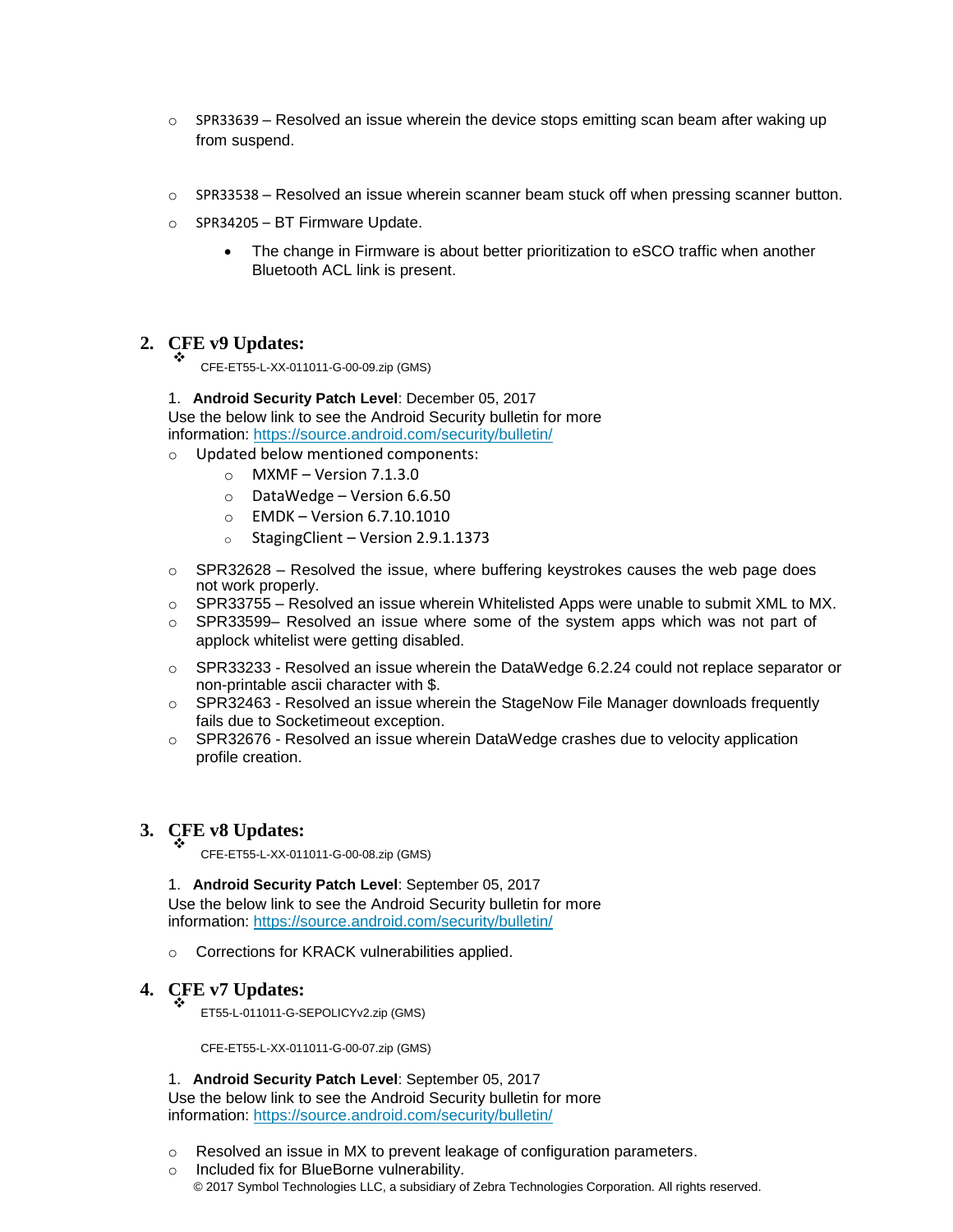- $\circ$  SPR32615 Resolved an issue wherein the device goes to sleep, even while scanning the barcodes.
- $\circ$  SPR32894 Resolved an issue wherein the Airwatch fails to install package because MX reports a 'permission error'.
- $\circ$  SPR32956 Resolved an issue wherein the Airwatch agent switches between v1.3 and v6.2.

## **5. CFE v6 Updates:** ❖

CFE-ET55-L-XX-011011-G-00-06.zip (GMS)

### 1. **Android Security Patch Level**: August 05, 2017

Use the below link to see the Android Security bulletin for more information:<https://source.android.com/security/bulletin/>

- $\circ$  SPR32135 Resolved an issue wherein Settings screen does not revert to its normal state even though the locale language is changed from Arabic to English via EMDK.
- $\circ$  SPR30401 Added support to get the CFE version via MDM clients.
- $\circ$  SPR32126 Resolved an issue wherein Stock Browser gets enabled automatically after reboot even though user has disabled the app in settings.
- $\circ$  SPR32469 Resolved an issue wherein the device is setting static IP while it is connected to a network via Ethernet Cradle.
- $\circ$  SPR32546 Resolved an issue wherein the Airwatch crash is observed when the AW whitelist is configured with certain restrictions.
- $\circ$  SPR32733 Added a feature to support BLE advertising.
- $\circ$  SPR32527 Resolved an issue where more than 8 Bluetooth devices were not able to pair/unpair.

#### **6. CFE v5 Updates:** ❖

CFE-ET55-L-XX-011011-G-00-05.zip (GMS)

### 1. **Android Security Patch Level**: June 05, 2017

Use the below link to see the Android Security bulletin for more information:<https://source.android.com/security/bulletin/>

- $\circ$  SPR31230 Resolved an issue wherein the wireless connection locked / dropped when SIP client is running.
- $\circ$  SPR31276 Resolved an issue wherein the ping loss is observed with extremely slow web connection.
- o SPR32188 Resolved an issue wherein device locks up during FT roaming (802.11r).
- $\circ$  SPR29912 Resolved an issue wherein Certificate installation failure is observed while installing via StageNow/EMDK.
- $\circ$  SPR32008 Resolved an issue wherein the embedded carriage return gets transmitted as a space.
- $\circ$  SPR32193 Resolved an issue wherein Authentication failures were observed with EAP TLS.
- $\circ$  SPR32230 Resolved an issue wherein Authentication failures were observed due to missing user Certificates.

#### **7. CFE v4 Updates:** ❖

CFE-ET55-L-XX-011011-G-00-04.zip (GMS)

### 1. **Android Security Patch Level**: May 05, 2017

Use the below link to see the Android Security bulletin for more information:<https://source.android.com/security/bulletin/>

© 2017 Symbol Technologies LLC, a subsidiary of Zebra Technologies Corporation. All rights reserved. 2. The CFE Package CFE-ET55-L-XX-011011-G-00-04.zip file includes the following Fixes: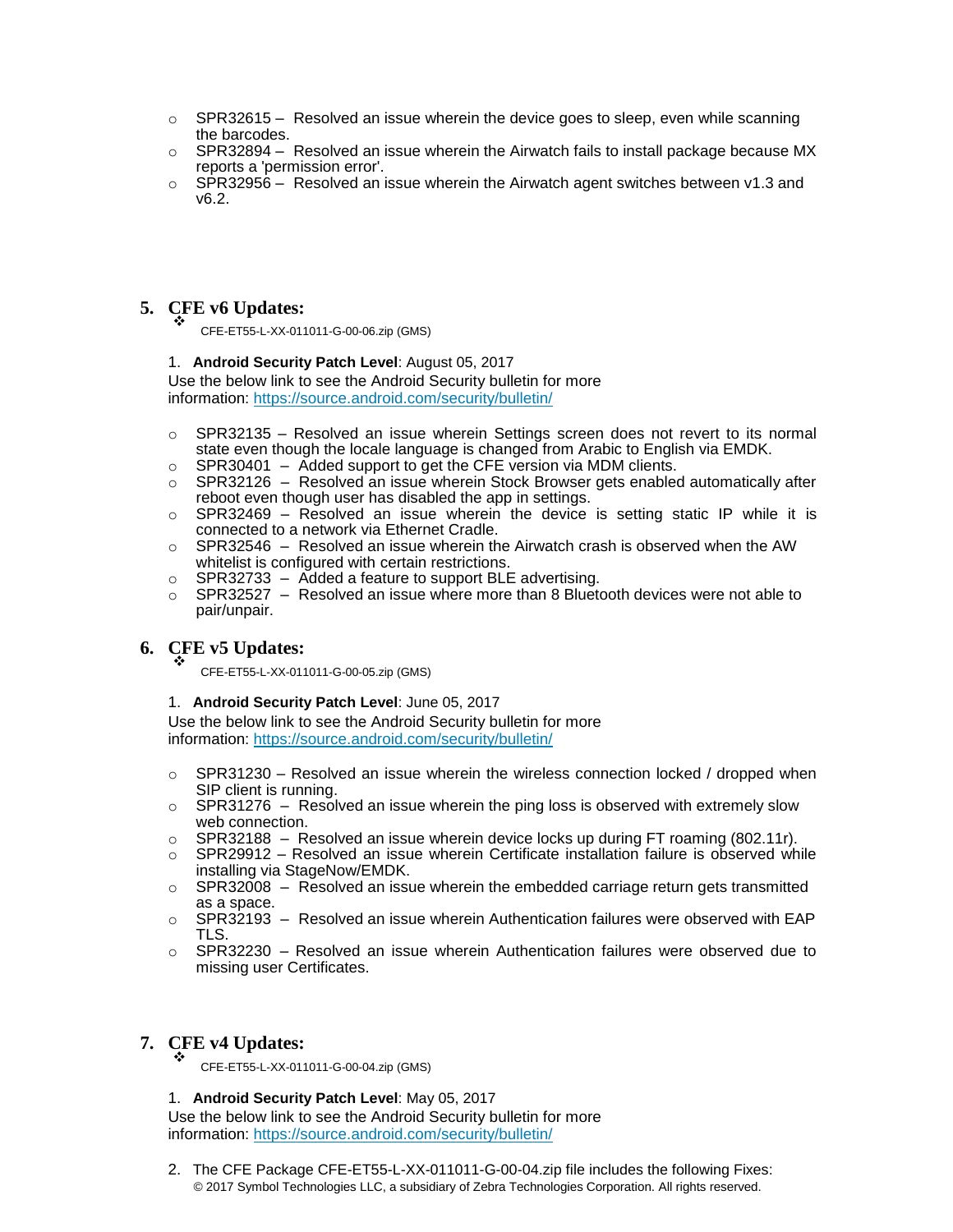- $p$  SPR 31559 Resolved an issue wherein the WAN custom Proxy does not work with gprs manager
- $\circ$  SPR32038 Resolved an issue wherein the device wipe takes few more attempts than the configured number.
- o Added bios support for new imx175 camera module

### **6. CFE v1 Updates:**

❖ CFE-ET55-L-XX-011011-G-00-01.zip (GMS)

### 1. **Android Security Patch Level**: April 5, 2017

Use the below link to see the Android Security bulletin for more information: <https://source.android.com/security/bulletin/>

- 2. The CFE Package CFE-ET55-L-XX-011011-G-00-01.zip file includes the following Fixes:
	- $\circ$  SPR30979 Resolved an issue wherein USB devices are not visible when ET5x is re-docked in the cradle.
	- $\circ$  SPR30992 Resolved an issue wherein the touch panel was sluggish when used with web browser or web view app.
	- $\circ$  SPR31598 Included configurability option to enable/disable network monitor warning pop-up messages. To Disable Warning, you need to place a file namely 'networkinfo.txt' populated with content Value=false into "/enterprise/usr/" path and reboot the device for the change to apply.

To Enable Warning back (in case you had disabled it earlier) you need to place a file namely 'networkinfo.txt' populated with content Value=true into "/enterprise/usr/" path and reboot the device for the change to apply.

o SPR31733 - Resolved an issue wherein Wi-Fi connection switches between 2.4GHz and 5GHz band.

## <span id="page-3-0"></span>Device Compatibility

This software release has been approved for Android ET55 GMS models mentioned below.

| Device           | <b>Operating System</b> |
|------------------|-------------------------|
| ET55BE-G15E-00A6 | Android 5.1.1           |
| ET55BE-G15E-00US | Android 5.1.1           |
| ET55BT-G15E-00A6 | Android 5.1.1           |
| ET55BT-G15E-00US | Android 5.1.1           |
| ET55TE-G15E-00A6 | Android 5.1.1           |
| ET55TT-G15E-00A6 | Android 5.1.1           |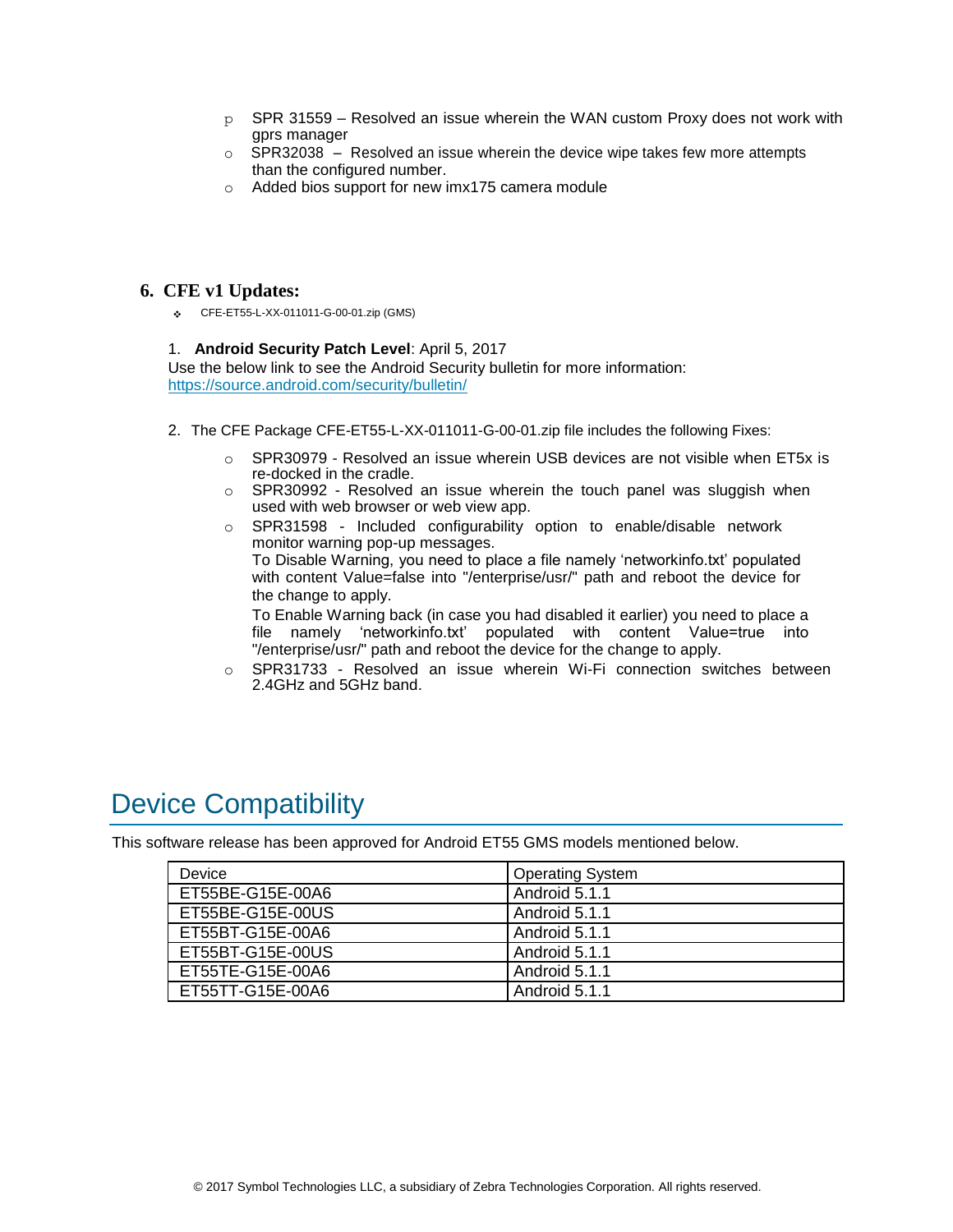## <span id="page-4-0"></span>Component Contents

| Component / Description     | Version                        |
|-----------------------------|--------------------------------|
| <b>Product Build Number</b> | 01-10-11-LG-00-M1.161206       |
| <b>Android Version</b>      | 5.1.1                          |
| <b>BT Firmware</b>          | BCM4354 003.001.012.0404.1391  |
| Wi-Fi                       | <b>FUSION BA 3 00.0.11.018</b> |

## <span id="page-4-1"></span>Installation Requirements

ADB installed on the PC (including adb drivers) USB debugging turned ON (from Developer options) ET55 GMS has at least: Version 01-10-11-LG-00-M1.161206 build

### <span id="page-4-2"></span>Installation Instructions

BEFORE UPDATING THE OS IMAGE, EXTERNAL POWER MUST BE APPLIED TO THE TERMINAL VIA USB CHARGING CABLE OR CRADLE.

PLEASE ENSURE BATTERY LEVEL IS > 30%

### **IMPORTANT NOTE:**

For ET55, there is no CFE v2, CFE v3 releases. Just for keeping the CFE versions uniform across ET50/ET55, CFE version has been incremented from 1 to 4

CFE v10 HAS BEEN RELEASED IN THIS POSTING.

CFE v10: ❖ CFE-ET55-L-XX-011011-G-00-10.zip (GMS)

i. If the device has  $01-10-11-LG-00-M1.161206$  build needs to be applied.

To see what Non-GMS CFE version is currently on the device, go to "Settings" and scroll down to "About tablet" and look at the "Build number".

If it displays "**01-10-11-LG-00-M1.161206**" (GMS), the device has base build.

If it displays "**01-10-11-LG-00-M1**" and **Zebra patch version** shows "1", then the device is GMS with CFE v1 software update.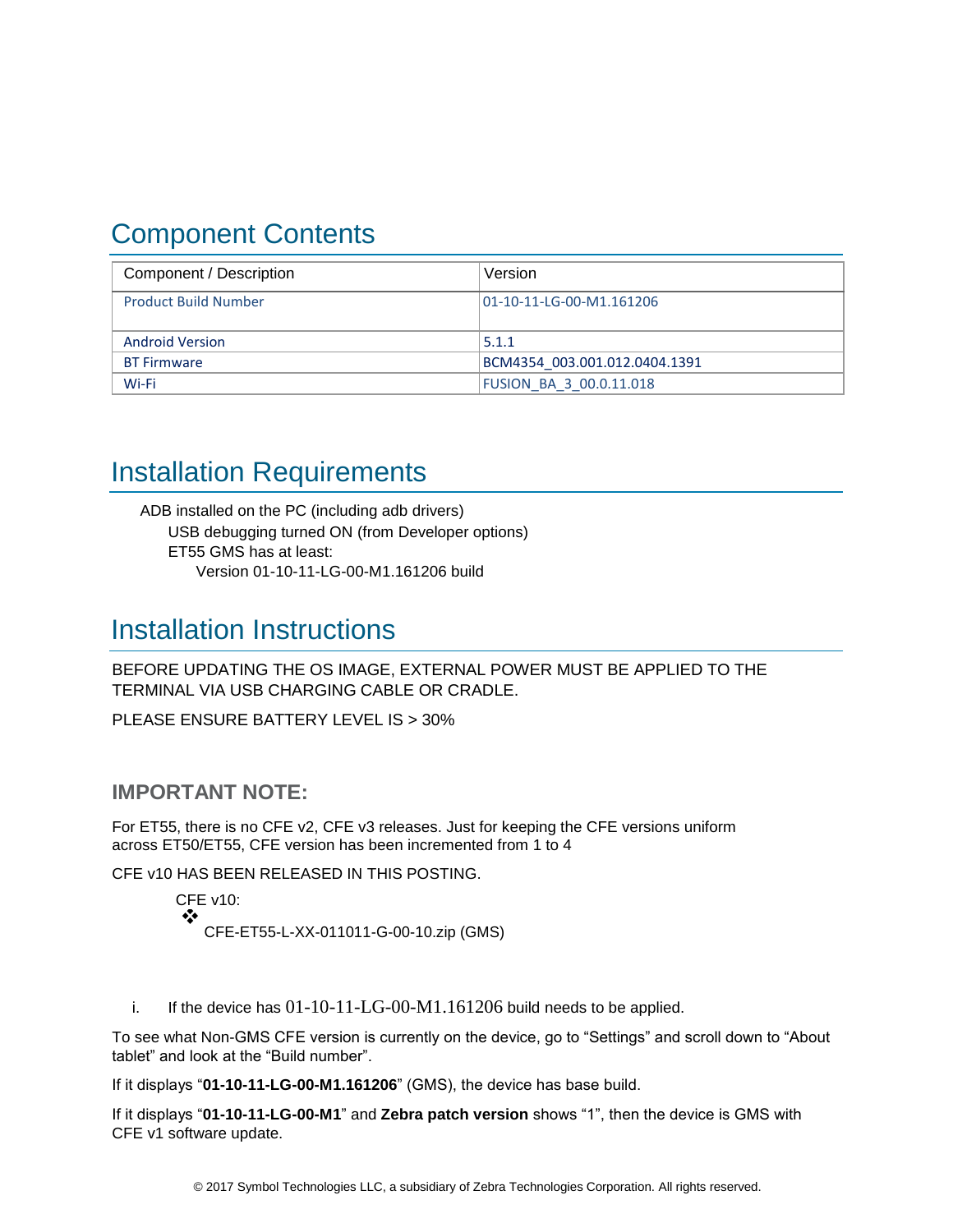### **CFE software update procedure for ET55:**

- 1. Connect the USB cable from your PC to the device and enable USB mass storage mode on the device.
- 2. On your PC you should see an internal and external USB mass storage drive (SD card) appears in the File Explore and copy "CFE-ET55-L-XX-011011-G-00-10.zip" files to any storage.
- 3. Press and hold on the device Power button, click on power off and wait until the screen is turned OFF.
- 4. Press and hold power and Vol- button.
- 5. Keep holding Vol- button and release power button.
- 6. Click on Vol+ or Vol- to navigate and press power button to select recovery mode.
- 7. Device should enter recovery mode.
- 8. if applying update via Sideload Method
	- a. Use the Volume + and to highlight, "Apply update from ADB" and press the Power Key to select it
	- b. With your Command Prompt open in the Host machine, type "adb sideload" command and add a space and then drag and drop the CFE on to it and click enter.
	- c. Your PC screen will show files being installed and a little blue horizontal progress bar on your device will show status… and after about 6 minutes it should be done and you should be back at the Android Recovery screen.
	- d. *"Reboot system now"* is highlighted. Press the Power Key to Reboot.
- 9. If applying update via SD card.
	- a. Click on Vol+ or Vol- to navigate and select SD card or internal storage. Press power button to select it.
	- b. Click on Vol+ or Vol- to navigate to the recovery update zip file.
	- c. Click on power button to select and start the recovery update process.
	- d. Device will automatically reboot and will be ready to use.
- 10. There are two ways to Check the Android Patch Level after installing the CFE package in the device,

Should be Settings->About Device-> Zebra Patch Version: 10

Run "adb shell getprop ro.device.patch.version" command in ADB Shell.

11. After installed the CFE-ET55-L-XX-011011-G-00-10 on the device, the OS build number would be **01-**

**10-11-LG-00-M1.161206** (Settings->About Device->Build Number: **01-10-11-LG-00-M1.161206**).

12. Now you are all set to use your **ET55**.